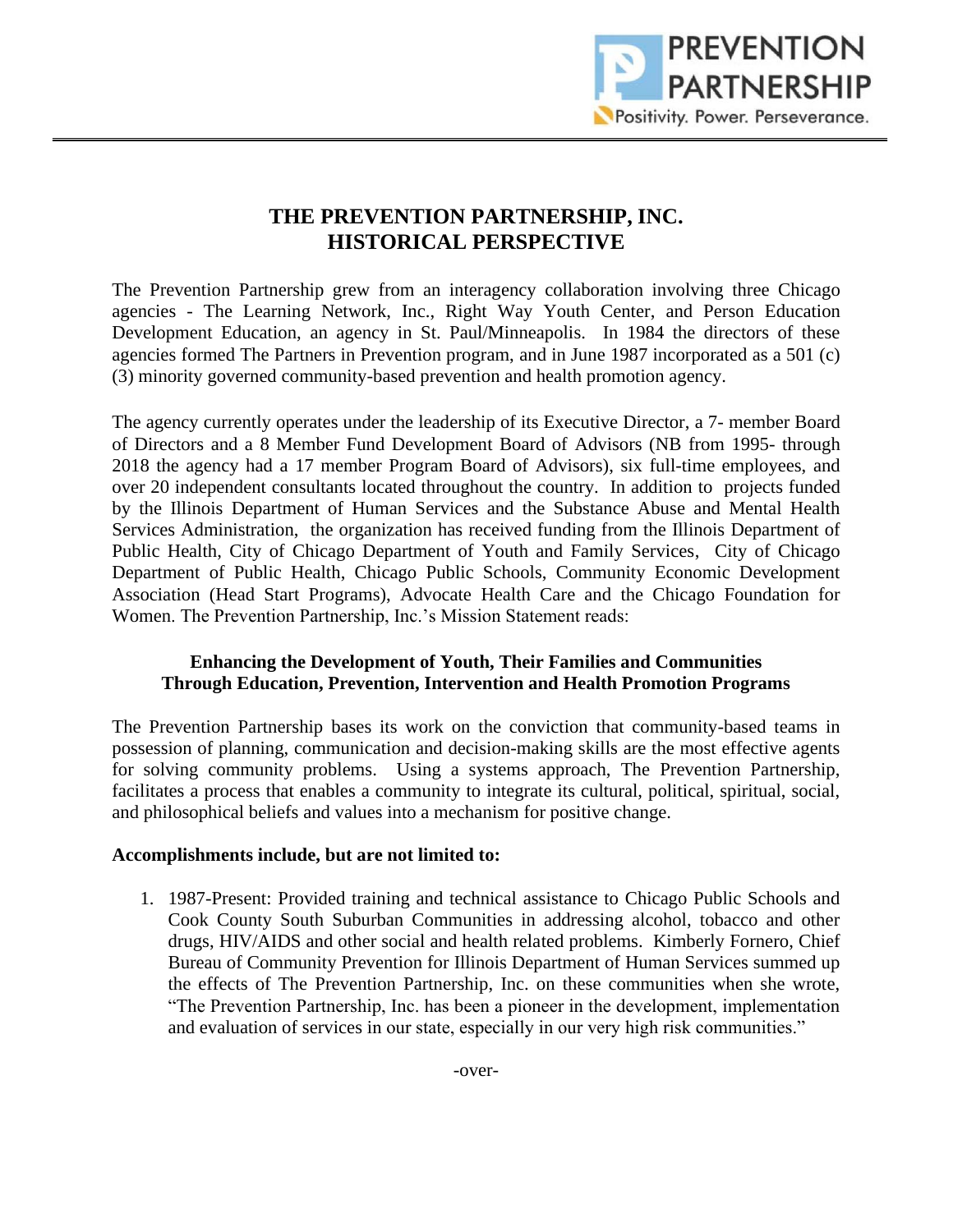- 2. 1987-Present: Ongoing relationship with the Chicago Public Schools on establishing Youth Peer Leadership Programs, HIV/AIDS/STI's and alcohol and other drug and violence prevention education.
- 3. 1990-1995: Several (approximately 25) community organizations requested training and technical assistance from The Prevention Partnership, and both the City of Chicago and the MacArthur Foundation approved it as the fiscal agent for The Campaign for a Drug Free Westside.
- 4. 1991- 2010: The Family Wellness Program (FWP) began in 1991 as a collaboration between the Community Economic Development Association (CEDA) of Cook County Illinois Suburban Head Start Centers and The Prevention Partnership, Inc. (P2). In the spring of 1992, an application was prepared by P2 and CEDA and submitted to the US Department of Health and Human Services for approximately \$300,000 (\$150,000 per year for two years). All Head Start Centers in CEDA were involved and they all established Family Wellness Teams. Concurrently, the agency received a \$40,000 Conference Grant from the federal Office of Substance Abuse Prevention (OSAP) to conduct a 40 workshop track on Prevention and Head Start. Presented within the context of the Region V Head Start Conference held in Chicago, the track was the first of its kind in the country. The Family Wellness Program continued through 2010 with additional and various funding sources and communities participating.
- 5. 1993-Present: According to the Chicago Department of Public Health, The Prevention Partnership is a leader in HIV/AIDS prevention services (youth, women and the faith based community) on Chicago's west side.
- 6. 1995 1998: Provided training and technical assistance to the St. Paul Public School District (Daytons Bluff Elementary School) in St. Paul, Minnesota on Peer Leadership, Violence Prevention and Peer Mediation.
- 7. 1997-1999: Provided training and technical assistance to the Davenport Community School District High Schools (2) in Davenport, Iowa on Leadership and Diversity, using the Peer Leadership Program. The agency also developed an inter-disciplinary curriculum on prevention and diversity.
- 8. 1997-2000: The agency, through our HIV/AIDS/STD Initiative Director, co-founded and co-chaired the WestSide HIV/AIDS Regional Planning Group, had over 50 member organizations, and held monthly meetings at The Prevention Partnership offices.
- 9. 1999-2002: The Prevention Partnership's HIV/AIDS and Substance Abuse Prevention for African American Youth Project (Cohort 1) was part of the Center for Substance Abuse Prevention Minority HIV/AIDS Prevention Initiative. The agency was one of 47 programs representing different parts of the United States. The executive summary reports from The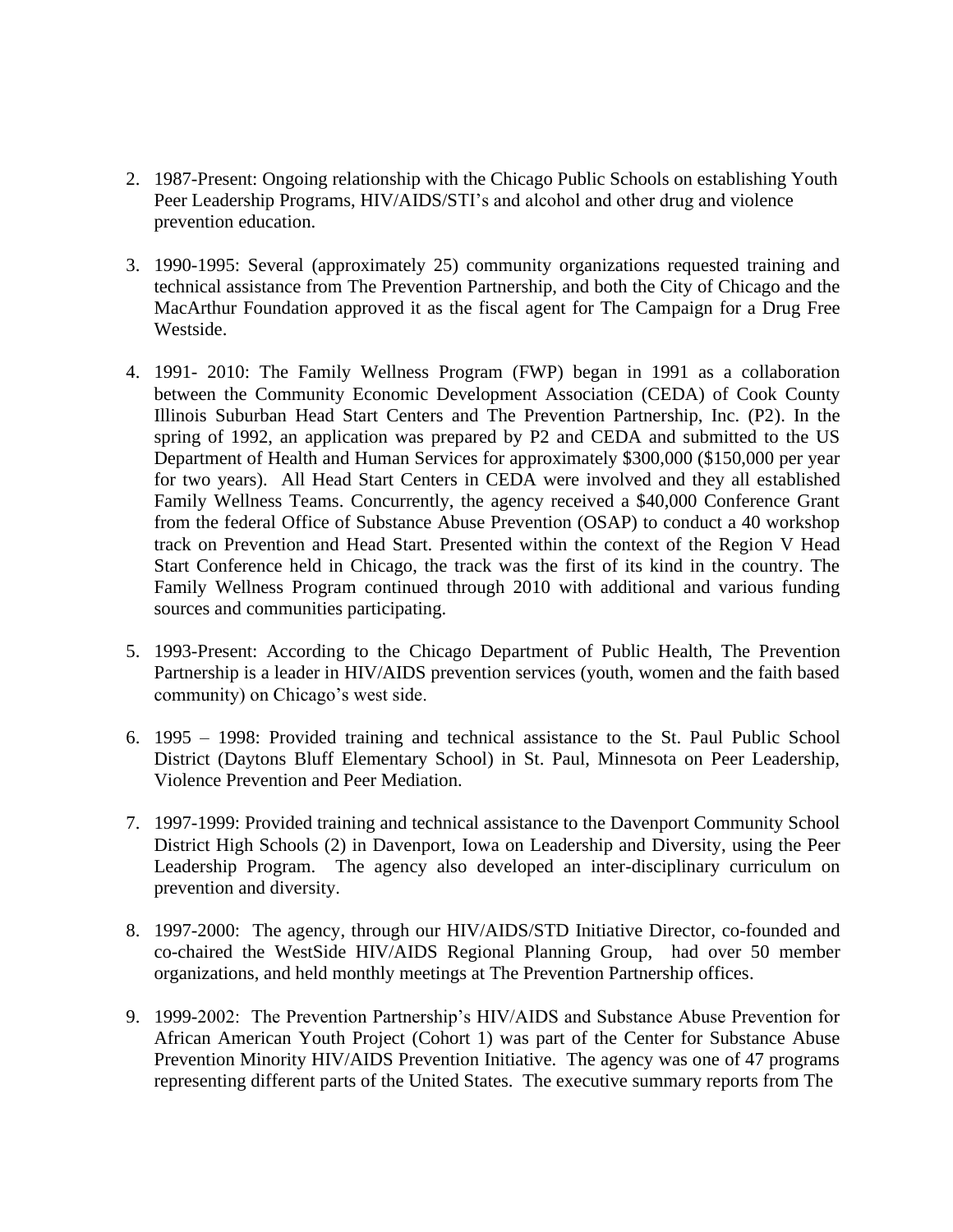Prevention Partnership, local evaluator (Loyola University Chicago) stated "All three components of the program were well executed". Site visit summaries from JSI Research Institute also indicated a high level of satisfaction and considered the program one of the most successful in the National Initiative.

- 10. 2001-2005: The HIV/AIDS and Substance Abuse Prevention for African American Women Project was also part of the Center for Substance Abuse Minority HIV/AIDS Prevention Initiative (Cohort 2), with similar results as the agency's youth initiative
- 11. 2002: Initiated and managed the first HIV/AIDS and Substance Abuse Legislative Breakfast Co-chaired by Congressman Danny K. Davis from Illinois and Congresswomen Donna Christian Christiansen from the Virgin Islands held at the Hyatt Regency in Washington, DC.
- 12. 2002: In December, as part of its recognition of World AIDS Day, the Chicago Department of Public Health awarded The Prevention Partnership, its "Award for Excellence for HIV/AIDS Prevention Services". Information for this award is gathered by an independent review panel and the department considered 36 organizations for the award.
- 13. 2003: Illinois Department of Human Services, Division of Community Health and Prevention contracted with The Prevention Partnership, to conduct 6 Regional Conversations/Search Conferences throughout the state to receive feedback from the field of prevention on how to improve and enhance prevention services. A seventh session to report findings was conducted, followed by a written report.
- 14. 2004-2006: Conducted 4 Midwest Faith-based Conferences on HIV/AIDS and Substance Abuse program design, implementation and evaluation. Two received funding from the Center for Substance Abuse Prevention, through the McFarland Group to conduct Conferences on Sustainability and Capacity Building; collaborated with the Illinois Department of Public Health in their Conference on Emergency Preparedness.
- 15. 2007-2015: The Prevention Partnership Inc. is one of eighteen grantees of the Illinois Department of Human Services Strategic Prevention Framework-State Incentive Grant (SPF/SIG), which focused on underage drinking and was funded by the Center for Substance Abuse Prevention.
- 16. 2007-2015: Implemented and evaluated the Illinois State Prevention Bowl in collaboration with major sports venues (United Center, Wrigley Field, Toyota Park, Soldier Field, US Cellular Field) and their respective teams, bringing together youth from Chicago, South Suburban Illinois to compete for recognition and prizes utilizing their ATOD and health promotion knowledge.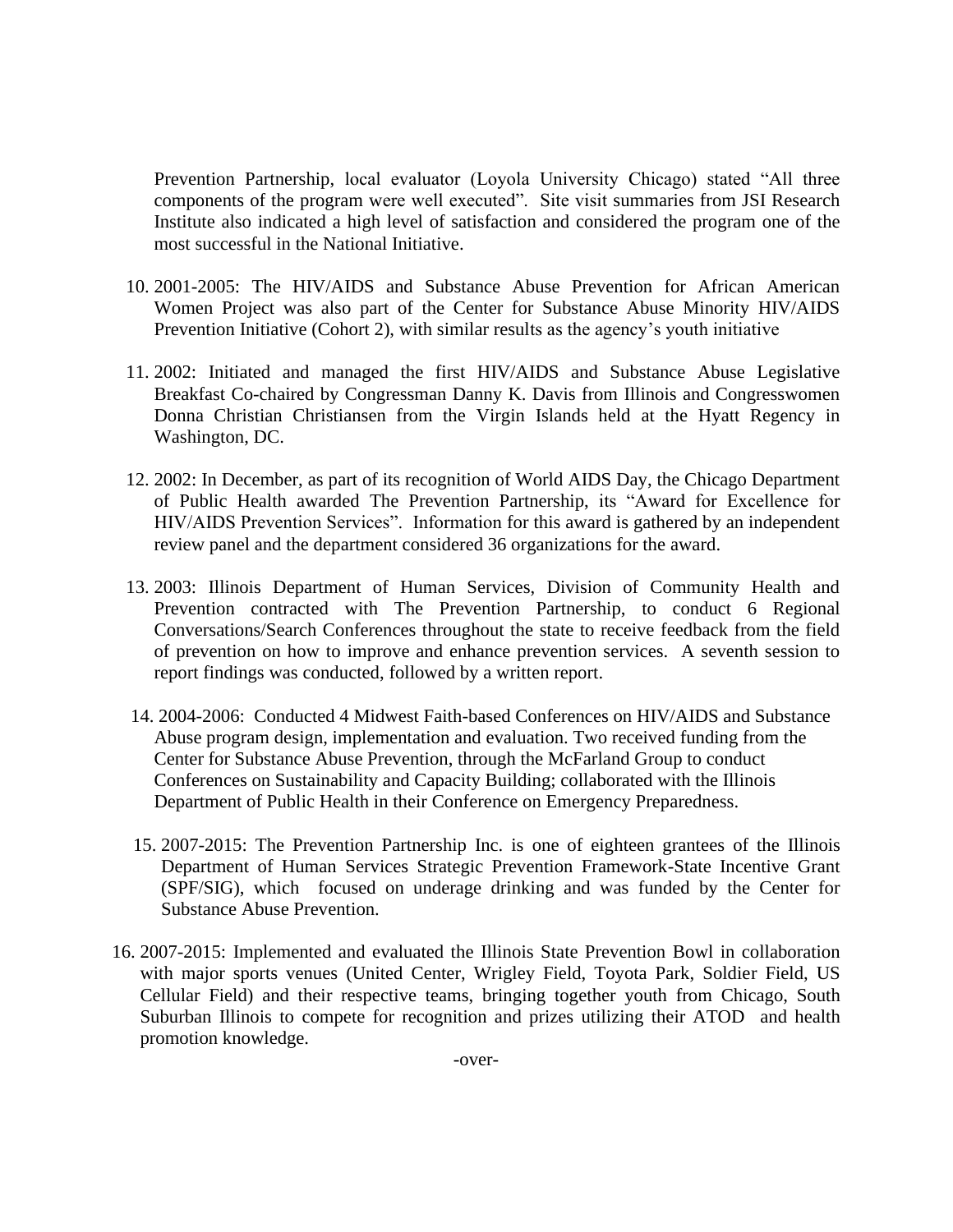- 17. 2008-2009: Peer Leadership Prevention Education and Parent Involvement Program was recommended by the Illinois Department of Human Services as the State's Most Promising Prevention Program.
- 18. 2010- Healthy Fatherhood Demonstration Program in collaboration with the Community Economic Development Association of Cook County (CEDA). This program consisted of two components Healthy Marriage Seminars and Economic Stability Seminars.
- 19. 2010- Respiratory Health Assocation of Metropolitan Chicago and The Prevention Partnership, collaborated on a Tobacco Preventioon Project for youth in Austin and neighboring communities in Chicago.
- 20. 2011- Bethany Advocate Health Care HIV/AIDS Youth Peer Health Educator Project implemented in the Austin community.
- 21. 2011- The Prevention Partnership, Inc., through the Chicago Heights Alliance secured a Model Communities grant from the Cook County Department of Public Health, with the goal of improving nutrition and opportunities for physical fitness in the community (Non Motorized Transportation Plan, Healthy Hotspots conversion, youth soccer/basketball tournaments, revision of SD 170 school nutrition plan, healthy taste tests, etc.).
- 22. 2012-Present: Illinois Department of Human Services awards the agency a grant for the Teen Pregnancy Prevention Project; the intent is to bring prevention and education programming to Southland Cook County high school students, with the goal of reducing STD/HIV and teen pregnancy rates.
- 23. 2013- Illinois Department of Transportation Seatbelt Safety/Responsible Driver Initiative in the Austin, community; awarded to the Austin Coaliton for Healthy Lifestyles.
- 24. 2015-present: The Great Lakes Urban Initiative Behavioral and Public Health Initiative Orientation and Planning Program supported by the Substance Abuse and Mental Health Services Administration (SAMHSA), two representatives from Chicago, Illinois; Indianapolis, Indiana; Detroit, Michigan; Minneapolis, Minnesota, Columbus, Ohio; and Milwaukee, Wisconsin on February 7 and 8, 2016 hosted at the Trickster Native American Gallery/Museum Schaumburg, Illinois
- 25. 2016-2017: Cook County Violence Prevention Intervention and Reduction Demonstration Grant to implement the pilot Healthy Education Lifestyle Program, which was evaluated by Dr. Lurigio at Loyola University as a promising program, with a fous on trauma and violence prevention.